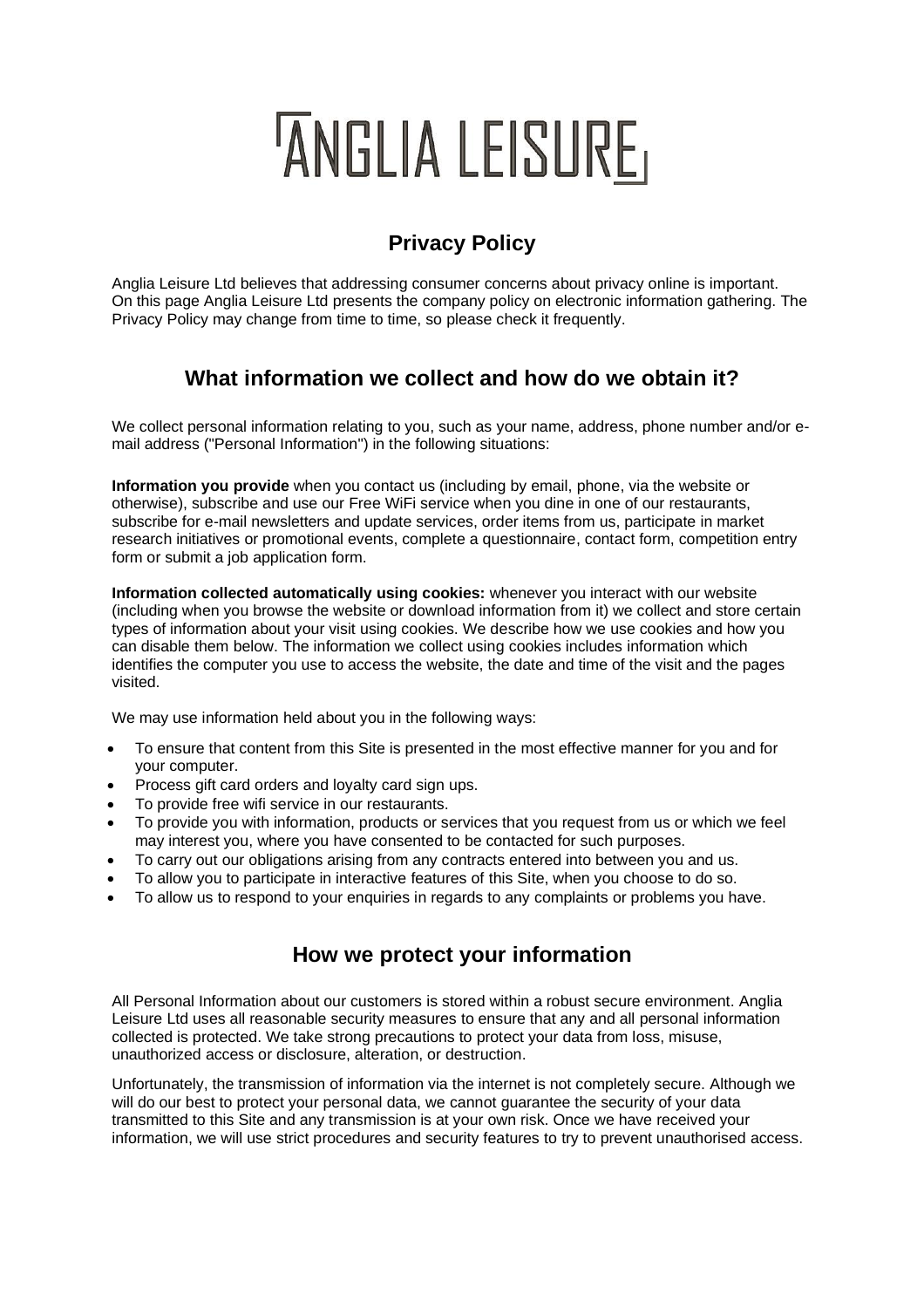Please note that email correspondence with us is in free format text and cannot be encrypted. Accordingly please do not send any sensitive information such as credit card details or passwords via email.

#### **Information we share**

We only share your Personal Information with our appointed database and marketing software companies and with other entities as described below. We ensure the parties with whom we share your Personal Information follow practices at least as protective as those described in this Privacy Policy, except in the event of a business transfer as specified below.

**Agents:** from time to time we employ other companies to perform functions on our behalf including sending customer communications, analysing data, providing marketing assistance, processing payments, improving our services and providing customer service. They may have access to Personal Information needed to perform their functions, but may not use it for other purposes See our third party companies list **[here](https://www.wherryhotel.com/wp-content/uploads/2022/03/Anglia-Leisure-Ltd-Third-Party-Data-List-2022.pdf)**.

**Fraud / Credit Risk:** where necessary to prevent fraud or reduce credit risk we may exchange your Personal Information with other companies and organisations.

**Legal reasons:** we may disclose information about you (i) if we are required to do so by law, (ii) in response to a request from law enforcement authorities or other government officials, or (iii) when we believe disclosure is necessary or appropriate to prevent physical harm or financial loss or in connection with an investigation of suspected or actual illegal activity.

**With your consent:** other than as set out above, you will receive notice when information about you might go to third parties and you will have an opportunity to choose not to share your information.

#### **External Website Links**

This site contains links to other websites. This Privacy Policy only applies to this site so when you link to other sites you should read their privacy policies.

#### **Your rights and data access**

You have the right to ask Anglia Leisure Ltd not to process your personal data for marketing purposes and for your data to be removed from our database. Anglia Leisure Ltd will usually inform you (before collecting your data) if we intend to use your data for such purposes or if we intend to disclose your information to any third party for such purposes. You can exercise your right to prevent such processing by checking certain boxes on the forms we use to collect your data. You can also exercise the right at any time by contacting us in the manner described in the "Contact us" section below. Please contact us at any time in any manner to notify us of changes or request for removal from our database.

### **Cookies**

We use the word device to cover computers, mobiles, tablets and other hardware that allow you to access the internet. A cookie is a text-only string of information that a website transfers to the cookie file of the browser on your device so that the website can recognise your device when a user of your device returns to a website previously visited by someone using your device. A cookie will typically contain the name of the domain from which the cookie has come, the "lifetime" of the cookie, and a value, usually a randomly generated unique number that identifies your device. Cookies are widely used in order to make websites work, or work more efficiently, as well as to provide information to the owners of the website.